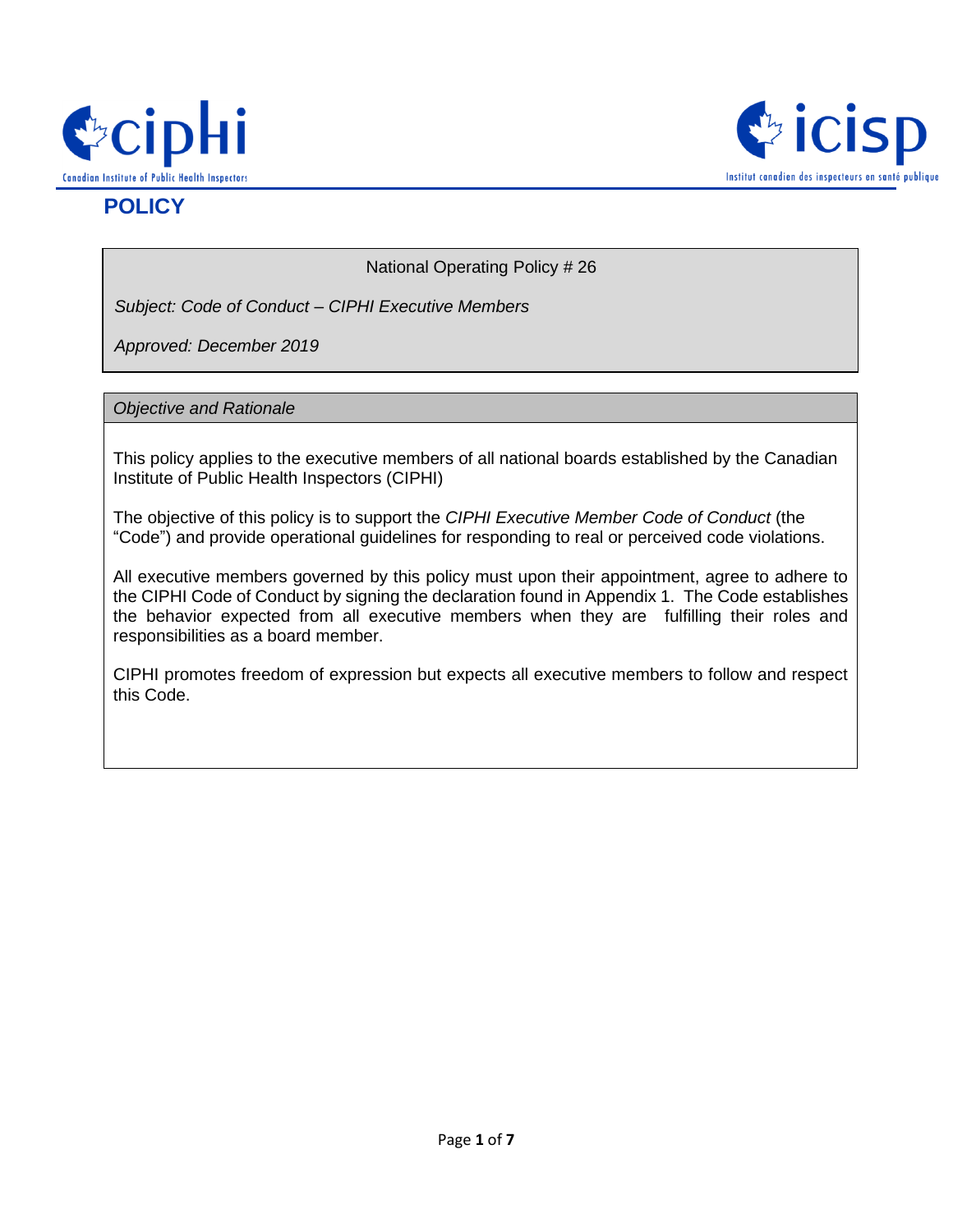#### *Definitions*

**Chair** is the duly appointed Chair of the National Executive Council, Board of Certification, Council of Professional Experience and Environmental Health Foundation of Canada.

**Executive Member** means any person who has been appointed to a national board in accordance with the corporation By-Laws and Regulations This includes any duly appointed officers of the board and may, at the discretion of a board, include a person appointed by that board to a national volunteer position.

**National Board** includes:

- National Executive Council (NEC)
- Board of Certification (BOC)
- Council of Professional Experience (CoPE)
- Environmental Health Foundation of Canada (EHFC)

**Review Panel** consists of the NEC President-Elect or Past-President, the Chair of the BOC and Chair of CoPE whose sole purpose is to follow up Code of Conduct complaints against the NEC **Chair** 

#### *1.0 Specific Operations*

#### **1.1**

#### **Code of Conduct - Declaration**

- Upon acceptance of an appointment to a CIPHI board the executive member must sign the Code of Conduct declaration ( Attachment #1) and submit it to the board Chair. The Chair will submit a copy to CIPHI office for filing.
- A Chair who was not an executive member prior to taking office must sign a declaration and submit to the NEC for processing.
- Upon request of the board Chair a signed declaration must be submitted by any individual accepting a CIPHI national volunteer position (e.g. AEC committee participants, webmaster, social media manager)
- A real or perceived violation of the Code which occurs during a meeting of a board or other event where board business is being conducted should be immediately addressed by the executive members present where possible. The intent is to resolve minor breaches of conduct as they occur and avoid further action being necessary.
- Violations occurring during a board meeting or event that cannot reasonably or satisfactorily be addressed at the time of occurrence shall for the purposes of this policy be considered a complaint and followed up by the Chair of that board as per Sec 1.2.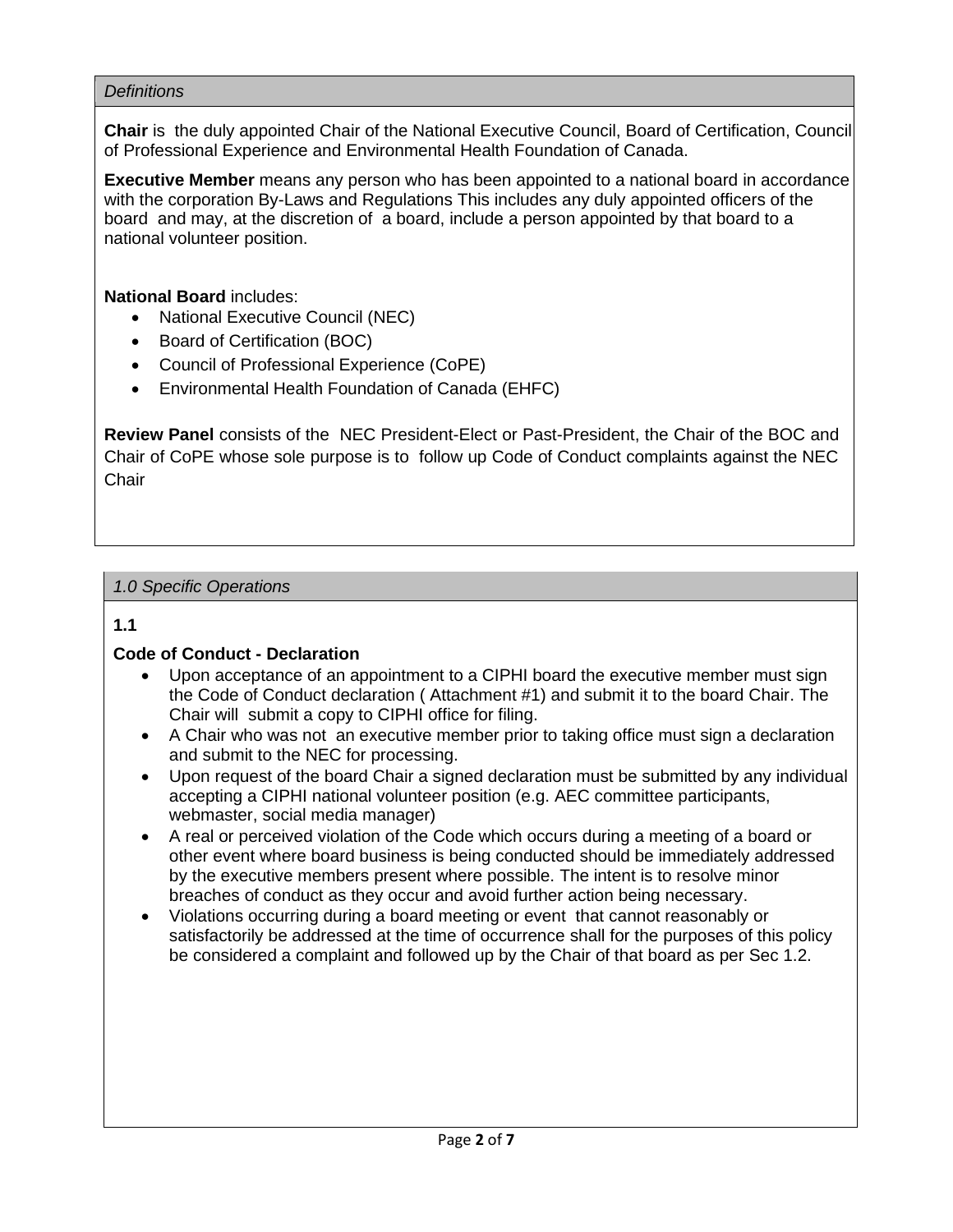### **1.2**

# **Complaint Procedures**

- A complaint regarding a code of conduct violation involving an executive member may be submitted by any person to the Chair of the board on which the executive member sits. The Chair will lead the board in a review of the complaint. (**NOTE:** Where the complaint is regarding the Chair of a board see **Section 1.3** )
- In the event the Chair is unavailable or unable to perform the duties named in this policy they may delegate an executive member of the board to act in their place.
- Every effort should be made to validate a complaint of a breach of the Code prior to a review being initiated. This includes requesting a written complaint and advising the complainant that the executive member will be provided the details of the complaint against them which may include the identity of the complainant.
- An executive member will be notified when a complaint against them is under review and be provided an opportunity to respond to the allegations.
- The details of the complaint, any follow up action and the outcome should be documented, and a copy provided to both the executive member and the complainant (s).
- All persons involved in a review of an alleged code of conduct violation are responsible for the protection of personal and sensitive information and the fair handling of it at all times in accordance with National Operating Policy #2 *.*
- A complaint may be impossible to substantiate if the complainant and the executive member have differing opinions as to what transpired and there is no reliable evidence of a code of conduct violation. Unsubstantiated complaints will be dismissed with no further action taken.
- When a complaint is substantiated but is not cause for disciplinary action (Sec 1.5) a written warning(s) regarding the consequences of further violations may be issued by the Chair. Each board may establish the format of a written warning provided the intent of this policy is met.
- Disciplinary action (Sec.1.5) against an executive member may be recommended by the Chair and must be approved by a confidential simple majority vote of the appropriate board.
- The executive member subject to disciplinary action will be given an opportunity to make explanation and provide evidence to the board regarding the allegations against them prior to the vote. They may not vote or be present for the vote.
- Notice of disciplinary action will be sent to the executive member from the CIPHI office by registered letter or e-mail
- Where an executive member subject to disciplinary action was appointed to the board by a Branch of CIPHI the branch executive should be notified of the issue and the action taken. The branch executive cannot overturn any board's decision.

# **1.3**

# **Complaint Against a Chair**

Complaints against a Chair are to be processed in the same manner as complaints against any other executive member with the following exceptions:

- Where the Chair of the BOC, CoPE, or EHFC is the subject of a Code of Conduct complaint the complaint should be submitted to the NEC Chair who shall lead the NEC in a review of the complaint in accordance with this policy.
- Where the NEC Chair is the subject of a Code of Conduct complaint the complaint should be submitted to the National President-Elect or, if unavailable, the National Past-President.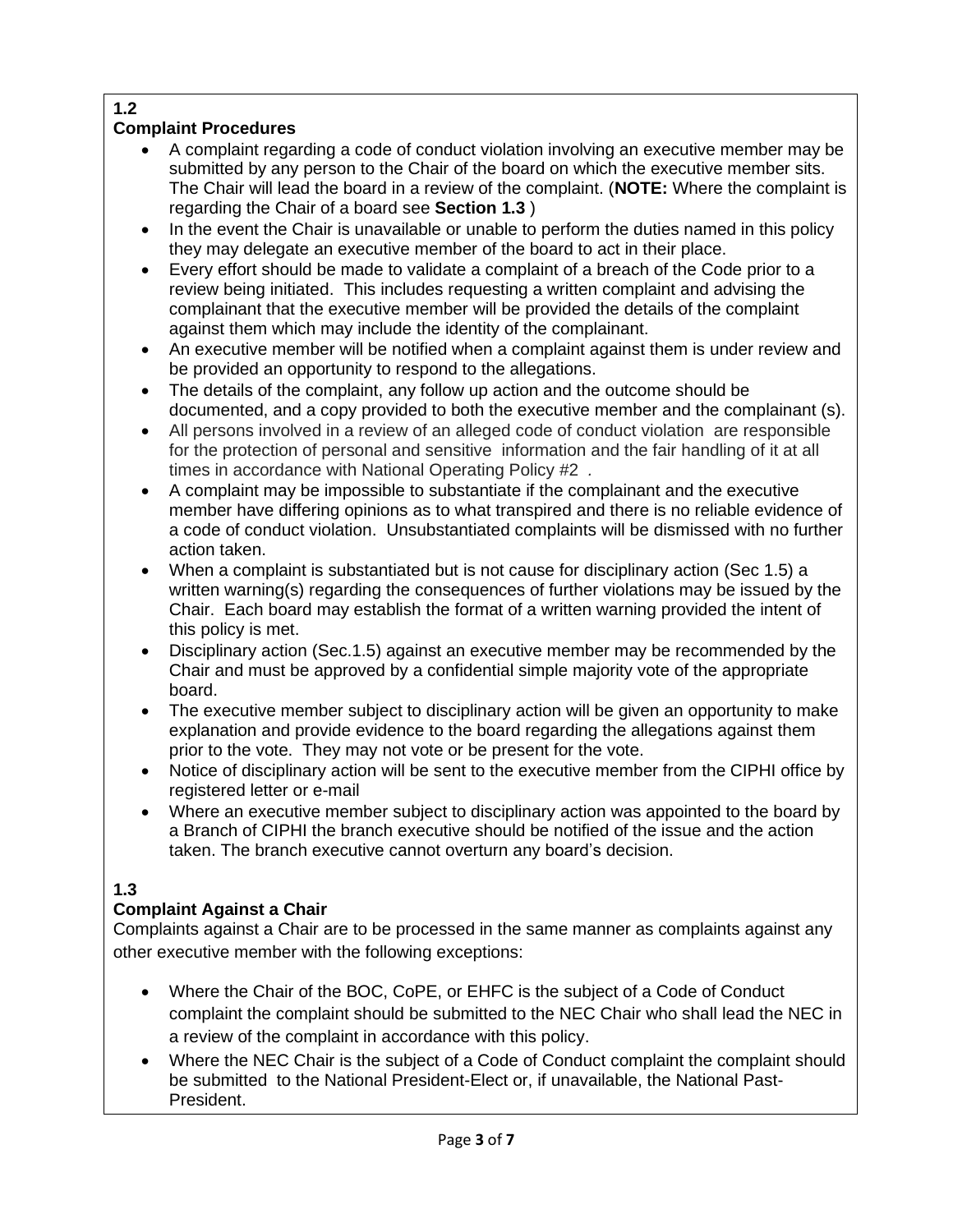- The President-Elect or Past-President will form a **review panel** consisting of themselves, the Chair BOC and the Chair CoPE. This panel shall lead the NEC in review of the complaint in accordance with this policy.
- A recommendation from the review panel for disciplinary action must be established by consensus or a simple majority vote by the review panel.
- In the event disciplinary action (Sec 1.5) against the Chair NEC, BOC, CoPE or EHFC is recommended it must be approved by a confidential simple majority vote of the NEC.

#### **1.4**

#### **Cause for Disciplinary Action**

The expectation is that most breaches of the Code can be resolved by effective communication. This includes providing the executive member feedback on issues related to their conduct as an executive member of the board and reinforcing CIPHI's expectations of all executive members. However, disciplinary action may be recommended when there is evidence of the following:

- An executive member response to being notified of a code violation complaint indicates non-compliance was intentional and/or they are unwilling or unable to comply with the Code.
- An executive member continues to violate the Code after receiving two written warnings related to previous Code violations
- A violation involves behaviors for which CIPHI has "zero tolerance" (personal or sexual harassment, physical, verbal or emotional abuse and discrimination).
- The violation has caused harm to CIPHI and/or obstructed the business of the board or any working groups, committees etc. associated with the board.

### **1.5**

#### **Disciplinary Action**

The disciplinary action referred to in this policy that may be taken by a board is termination of the appointment of the executive member to the board and/or any associated working group or committee they were assigned to.

#### **1.6 Appeal Process**

An executive member subject to disciplinary action may appeal this decision by submitting a written appeal to the National Executive Council who will refer the matter to an appeal review panel established for this purpose.

The Appellant must submit the appeal to the CIPHI Office no more than 30 calendar days after the confirmed delivery date of the registered letter or after delivery of an email.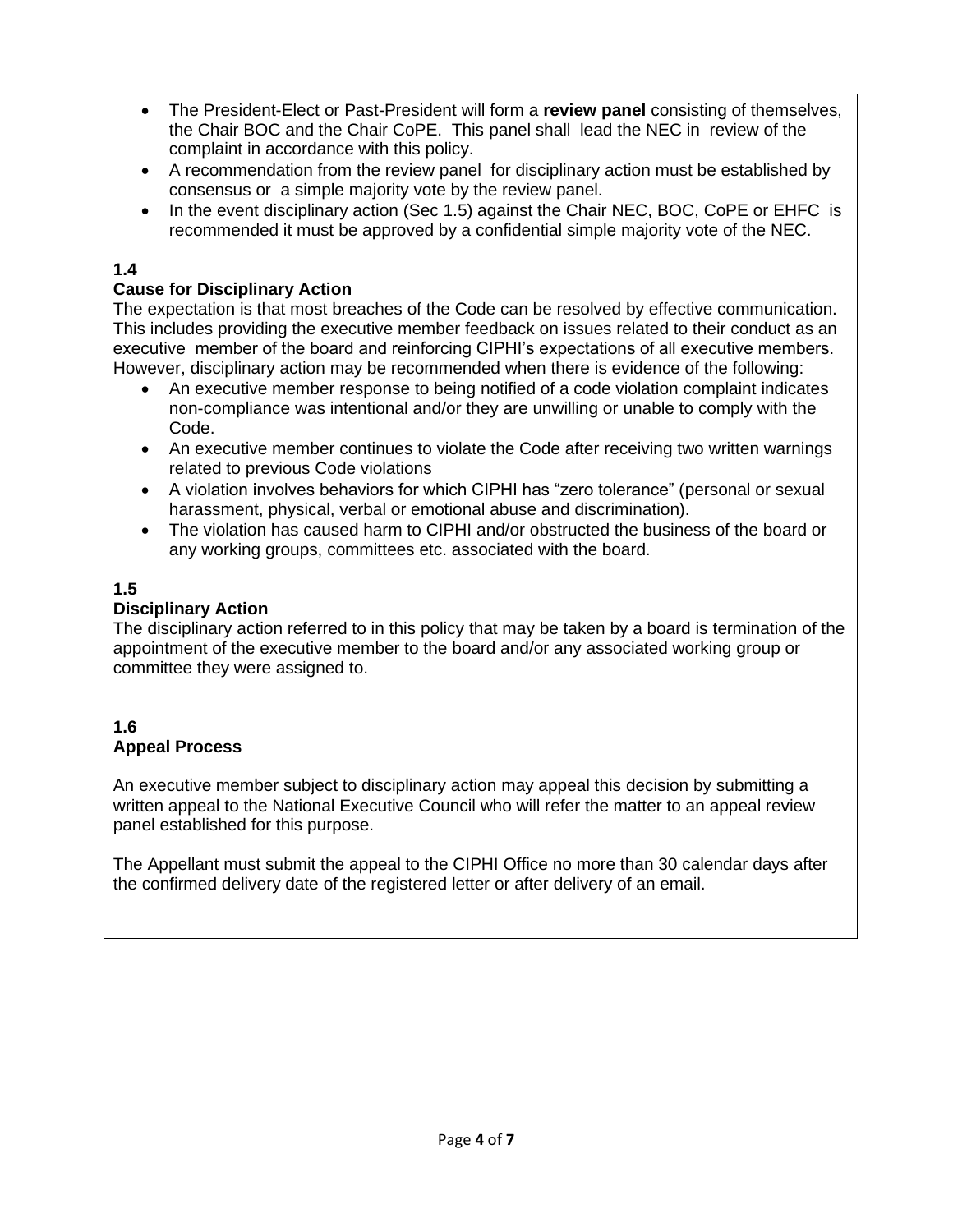*Accountability*

The National Executive Council holds the accountability to ensure their Executive Members are in compliance with this policy.

*Supporting Documents*

*Attachments / Appendices*

1. Code of Conduct (September 2019)

*Document Change History* 

Approved: December 2019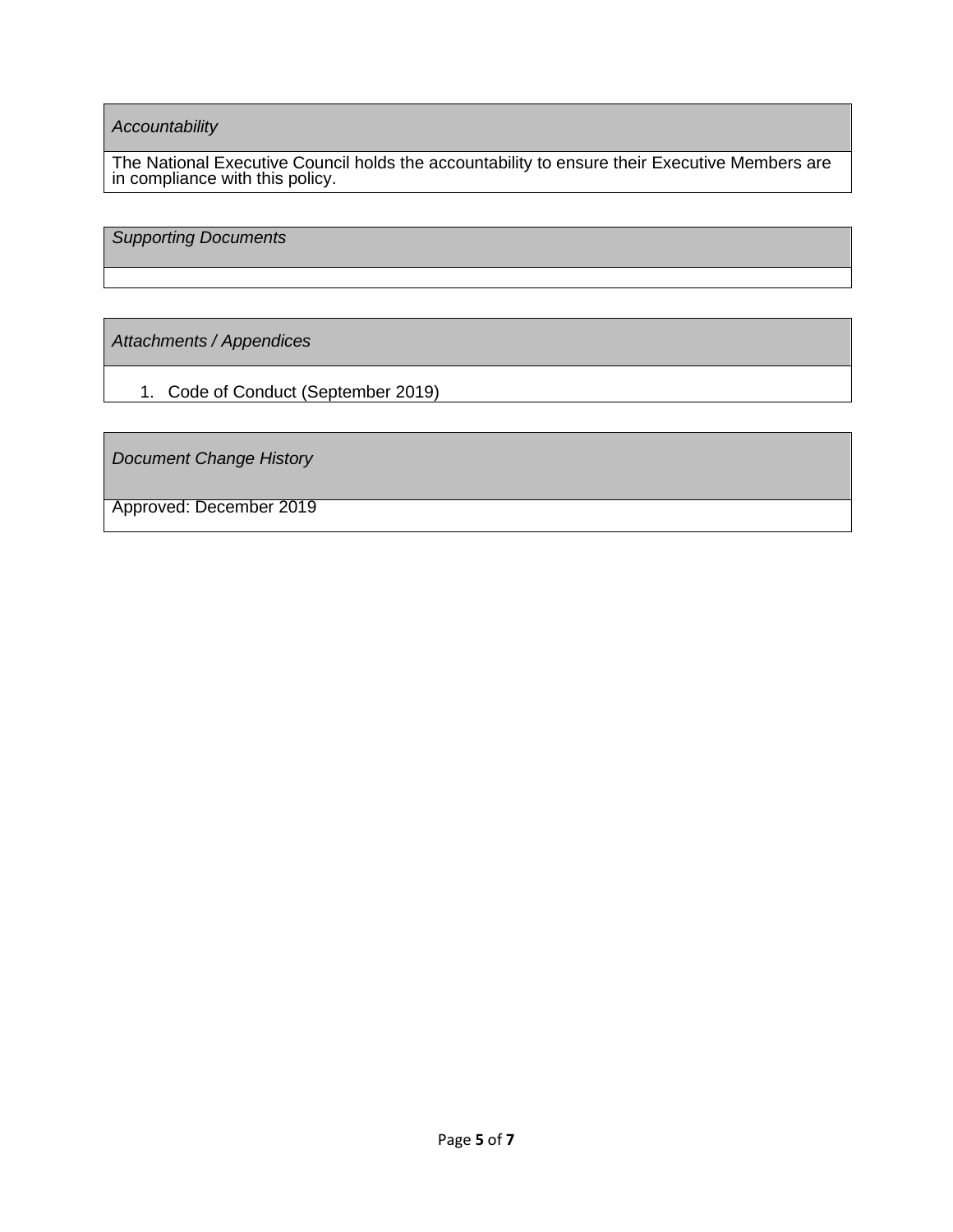

# APPENDIX 1

# **CIPHI Executive Members**

# *CODE OF CONDUCT*

The Canadian Institute of Public Health Inspectors (CIPHI) has adopted the following code of conduct outlining the actions and behaviour expected from all CIPHI Executive Members while fulfilling their roles and responsibilities as a board member. Executive members are persons appointed to the National Executive Council, Board of Certification, Council of Professional Experience and the Environmental Health Foundation of Canada.

CIPHI promotes freedom of expression but we expect all executive members to follow and respect this code of conduct. Our goal is to foster a well-organized and collaborative environment built on respect, professionalism, open communication, accountability, and inclusiveness.

Executive members, upon their appointment, must agree to adhere to this code of conduct by signing below. In accordance with National Operating Policy #26 *Code of Conduct – CIPHI Executive Members* disciplinary action may be taken against an executive member who fails to follow this code of conduct.

# **CODE OF CONDUCT**

#### **Respect:**

- ❑ Reflect social standards of courtesy, respect and dignity
- ❑ Leave personal prejudices out of all board discussions
- ❑ Support CIPHI's commitment to zero tolerance for personal or sexual harassment and physical, verbal, or emotional abuse including coarse language and aggressive or intimidating behaviour

#### **Professionalism:**